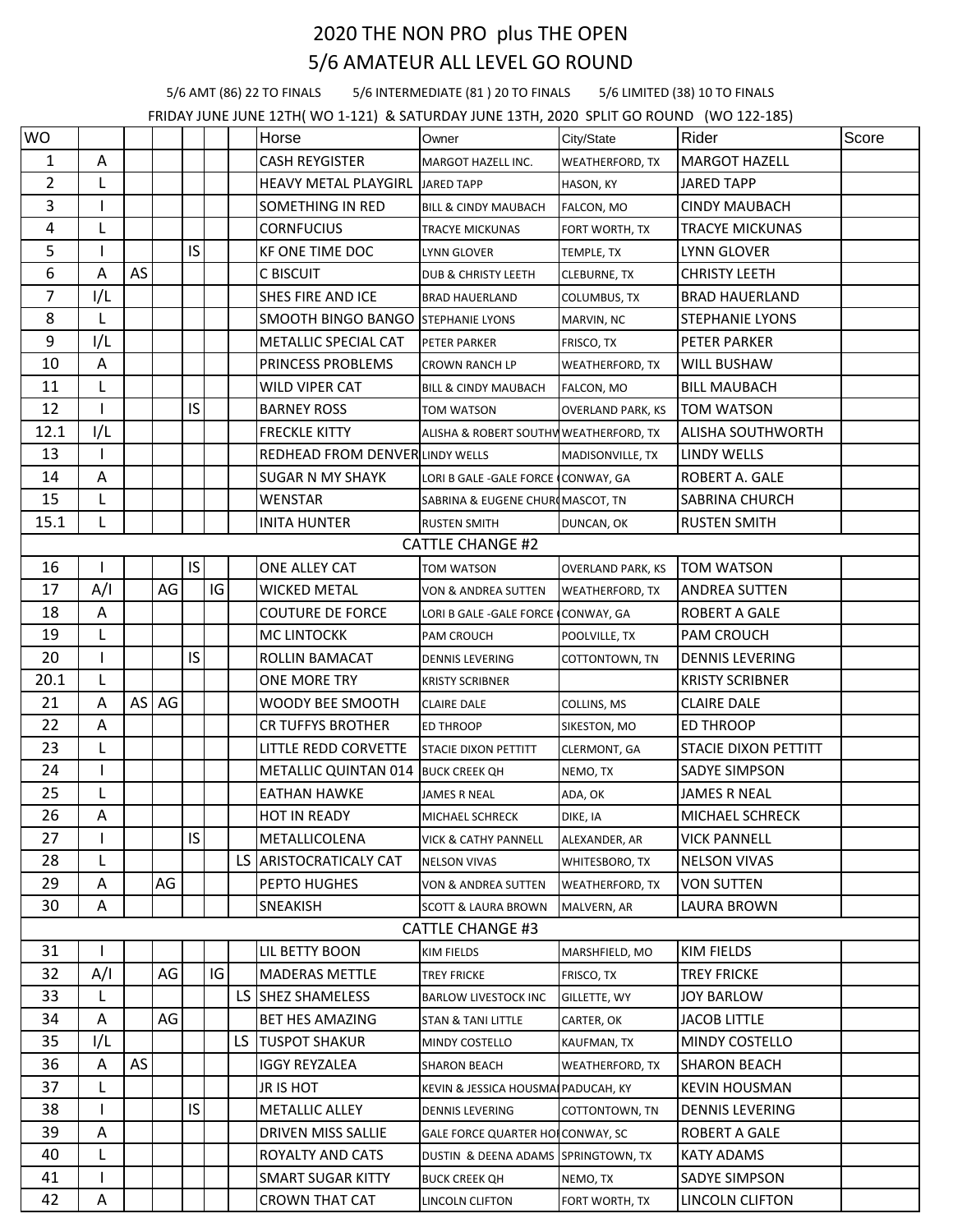| 43                      |                         |    |    |           |    | <b>GINGRSNAP</b>                     | HIDDEN VALLEY RANCH                     | MONROE, LA                        | <b>MIKE ROBERTS</b>      |  |
|-------------------------|-------------------------|----|----|-----------|----|--------------------------------------|-----------------------------------------|-----------------------------------|--------------------------|--|
| 44                      | A/I                     | AS |    | IS        |    | ROCKIN SMOOTH                        | <b>DOUG PRITCHETT</b>                   | <b>QUINLAN, TX</b>                | <b>DOUG PRITCHETT</b>    |  |
| 45                      | Α                       |    | AG |           |    | <b>CATS LIGHTING REY</b>             | <b>RICK PLENDL</b>                      | KINGSLEY, IA                      | <b>REGAN PLENDL</b>      |  |
| <b>CATTLE CHANGE #4</b> |                         |    |    |           |    |                                      |                                         |                                   |                          |  |
| 46                      |                         |    |    | $IS$ $IG$ |    | <b>JUDGEMENT DAY</b>                 | MILNER ENTERPRISES, LLC SOUTHLAKE, TX   |                                   | <b>MARY JO MILNER</b>    |  |
| 47                      | L                       |    |    |           |    | <b>MYSTERY MADDIE</b>                | <b>DOUGLAS JETT</b>                     | SHAWNEE, OK                       | <b>DOUGLAS JETT</b>      |  |
| 48                      |                         |    |    |           |    | OUR LITTLE JACK                      | TEAGUE DIVERSIFIED INC                  | FORT MORGAN, CO                   | <b>CHARLEE TEAGUE</b>    |  |
| 49                      | A                       | AS |    |           |    | JUST GETTIN STARTED                  | <b>BILL CARTER</b>                      | MOUNDS, OK                        | <b>BILL CARTER</b>       |  |
| 50                      | L                       |    |    |           |    | METALLIC MOMENTS                     | JENNIFER BUCHANAN                       | ZANESVILLE, OH                    | JENNIFER BUCHANAN        |  |
| 51                      |                         |    |    |           |    | <b>CDS SMART DELIGHT</b>             | REGAN & REYLY PLENDL PT KINGSLEY, IA    |                                   | <b>TODD HANNA</b>        |  |
| 52                      | Α                       |    |    |           |    | JUAN SAUVE CAT                       | NATALIE S MARTUS                        | AUBREY, TX                        | <b>NATALIE S MARTUS</b>  |  |
| 53                      |                         |    |    | IS        |    | <b>RUBY FROSTT</b>                   | <b>DAN AGNEW</b>                        | LAPEER, MI                        | <b>DAN AGNEW</b>         |  |
| 54                      | L                       |    |    |           | LS | CALL ME WHAT U WANT STEVE CHATTERTON |                                         | HUNTINGTON, WV                    | <b>STEVE CHATTERTON</b>  |  |
| 55                      |                         |    |    |           |    | <b>CD STYLISH CATT</b>               | <b>GRANT MARTIN</b>                     | <b>HENSLEY, AR</b>                | <b>GRANT MARTIN</b>      |  |
| 56                      | Α                       | AS |    |           |    | NOT YO KITTY                         | <b>GARRY MERRITT</b>                    | KING, NC                          | GARRY MERRITT            |  |
| 57                      | A                       |    |    |           |    | <b>DBL SMART</b>                     | MIKE KEMNA                              | VALLEY VIEW, TX                   | MIKE KEMNA               |  |
| 58                      | L                       |    |    |           |    | UNO CALIENTE CAT                     | RADFORD QUARTER HORSEVALLEY VIEW, TX    |                                   | <b>EMILEE RADFORD</b>    |  |
| 59                      |                         |    |    |           |    | LHR ICHI TIME                        | <b>JLM LAND &amp; LIVESTOCK</b>         | EDMOND, OK                        | LESLIE MENDENHALL        |  |
| 60                      | A                       |    |    |           |    | <b>OUR LITTLE HOTTIE</b>             | PETE WOODS                              | <b>BLANCHARD, OK</b>              | <b>BOBBY WOODS</b>       |  |
|                         |                         |    |    |           |    |                                      | <b>CATTLE CHANGE #5</b>                 |                                   |                          |  |
| 61                      |                         |    |    |           |    | <b>SWEET MEMOREYZ</b>                | CORRIE M ROUSEY                         | CARLSBAD, NM                      | <b>CORRIE M ROUSEY</b>   |  |
| 62                      |                         |    |    |           |    | PEACEFUL EZ FEELIN                   | COWAN RANCH INC.                        | ARDMORE, OK                       | <b>MAKENZIE COWAN</b>    |  |
| 63                      | A/I                     | AS |    | IS        |    | C SPOT BETTY                         | <b>MARK GARDINER</b>                    | ASHLAND, KS                       | <b>MARK GARDINER</b>     |  |
| 64                      |                         |    |    |           |    | SMOOTH LIL KIT KAT                   | JESSICA FLOYD                           | <b>BOOKER, TX</b>                 | <b>JESSICA FLOYD</b>     |  |
| 65                      | L                       |    |    |           |    | CATSA MOVIN2                         | MICHAEL BIEHLE                          | N VERNON, IN                      | MICHAEL BIEHLE           |  |
| 66                      | Α                       |    |    |           |    | <b>FRECKLE KITTY</b>                 | ALISHA & ROBERT SOUTHV WEATHERFORD, TX  |                                   | <b>ALISHA SOUTHWORTH</b> |  |
| 67                      |                         |    |    |           |    | <b>PLAY</b>                          | TIM & MELISSA DRUMMON PAWHUSKA, OK      |                                   | <b>MELISSA DRUMMOND</b>  |  |
| 68                      | A/I                     |    |    |           |    | <b>METALIC KNIGHT</b>                | LISA CROSSEN                            | <b>GAINESVILLE, TX</b>            | <b>LISA CROSSEN</b>      |  |
| 69                      | L                       |    |    |           |    | <b>TWICED BET</b>                    | MARCELLE LEBLANC                        | FORT WORTH, TX                    | MARCELLE LEBLANC         |  |
| 70                      | Α                       | AS |    |           |    | <b>EXS N OHHS</b>                    | BARKER RANCH CUTTING H MADILL, OK       |                                   | <b>GARY BARKER</b>       |  |
| 71                      |                         |    |    |           |    | ONE TIME QUEEN                       | <b>HALLIDAY FARMS</b>                   | WASHINGTON C.H., OH SANDRA PATTON |                          |  |
| 72                      |                         |    |    |           |    | SMART LOOKIN RUBY                    | TAMYRA MEFFORD                          | EDMOND, OK                        | <b>MASON MEFFORD</b>     |  |
| 73                      | Α                       |    |    |           |    | WALK THE MOON                        | JOHNNY & JANE MANCUSO PLANTERSVILLE, TX |                                   | <b>JANE MANCUSO</b>      |  |
| 74                      | Α                       |    | AG |           |    | <b>KATTIE SMALLS</b>                 | PENNY CARPENTER                         | SILVERTON, TX                     | <b>CASH CARPENTER</b>    |  |
| 75                      |                         |    |    | IS        |    | METALLIC ROYAL MATE                  | <b>BELLE TERRE RANCH</b>                | CORINTH, MS                       | <b>VICK ETHERIDGE</b>    |  |
|                         |                         |    |    |           |    |                                      | <b>CATTLE CHANGE #6</b>                 |                                   |                          |  |
| 76                      | Α                       |    |    |           |    | <b>METALLIC RABBIT</b>               | <b>JIM HAWORTH</b>                      | SOUTHWEST CITY, MO JIM HAWORTH    |                          |  |
| 77                      | Α                       | AS |    |           |    | TRULY METALLIC 14                    | <b>MIKE MAGNESS</b>                     | <b>BROOKSHIRE, TX</b>             | <b>MIKE MAGNESS</b>      |  |
| 78                      | Α                       |    |    |           |    | CR DUAL HEARTED CAT                  | ALISHA & ROBERT SOUTHV WEATHERFORD, TX  |                                   | <b>CONNOR SOUTHWORTH</b> |  |
| 79                      | Α                       |    |    |           |    | <b>HOTT NU COWBOY</b>                | CIRCLE R CUTTING HORSES OCALA, FL       |                                   | <b>NANCY RAINEY</b>      |  |
| 80                      | Α                       | AS | AG |           |    | <b>HOT JACKS</b>                     | DAVID HOUSE                             | TULSA, OK                         | DAVID HOUSE              |  |
| 81                      | I/L                     |    |    |           |    | METALLIC DUAL CAT                    | <b>BRAD HAUERLAND</b>                   | COLUMBUS, TX                      | <b>BRAD HAUERLAND</b>    |  |
| 82                      | Α                       | AS |    |           |    | SMOOTH SMART MISTY                   | JOE & AMANDA WOOD                       | HERBER SPRINGS, AR                | JOE WOOD                 |  |
| 83                      | Α                       |    | AG |           |    | <b>SUPERMAN REY</b>                  | VON & ANDREA SUTTON                     | <b>WEATHERFORD, TX</b>            | <b>VON SUTTEN</b>        |  |
| 84                      |                         |    |    |           |    | SHOWSHAWNA REY                       | <b>BARLOW LIVESTOCK INC</b>             | GILLETTE, WY                      | DUCE BARLOW              |  |
| 85                      | А                       | AS | AG |           |    | SR KIT KAT REY                       | PLANTATION FARMS                        | DENHAM SPRINGS, LA                | <b>BUSTER QUIRK</b>      |  |
| 86                      | A                       |    |    |           |    | <b>BOONS SUZY Q</b>                  | SARA SELBY                              | <b>GAINESVILLE, TX</b>            | <b>SARA SELBY</b>        |  |
| 87                      | А                       | AS |    |           |    | SOFIES CHOICE CAT                    | TOM WILLIAMS                            | HALEYVILLE, AL                    | TOM WILLIAMS             |  |
| 88                      | Α                       | AS | AG |           |    | <b>REYSED THAT WAY</b>               | RICHARD LEIGH MINNIX                    | MIDLAND, TX                       | RICHARD MINNIX           |  |
| 89                      |                         |    |    |           | IG | <b>BTR STYLISH REY</b>               | <b>BELLE TERRE RANCH</b>                | CORINTH, MS                       | MILLIE JOE ROSENBERG     |  |
| 90                      | A                       |    |    |           |    | V EIGHT LOOKS HOT                    | JACOB TAUREL                            | WHITESBORO, TX                    | <b>JACOB TAUREL</b>      |  |
|                         | <b>CATTLE CHANGE #7</b> |    |    |           |    |                                      |                                         |                                   |                          |  |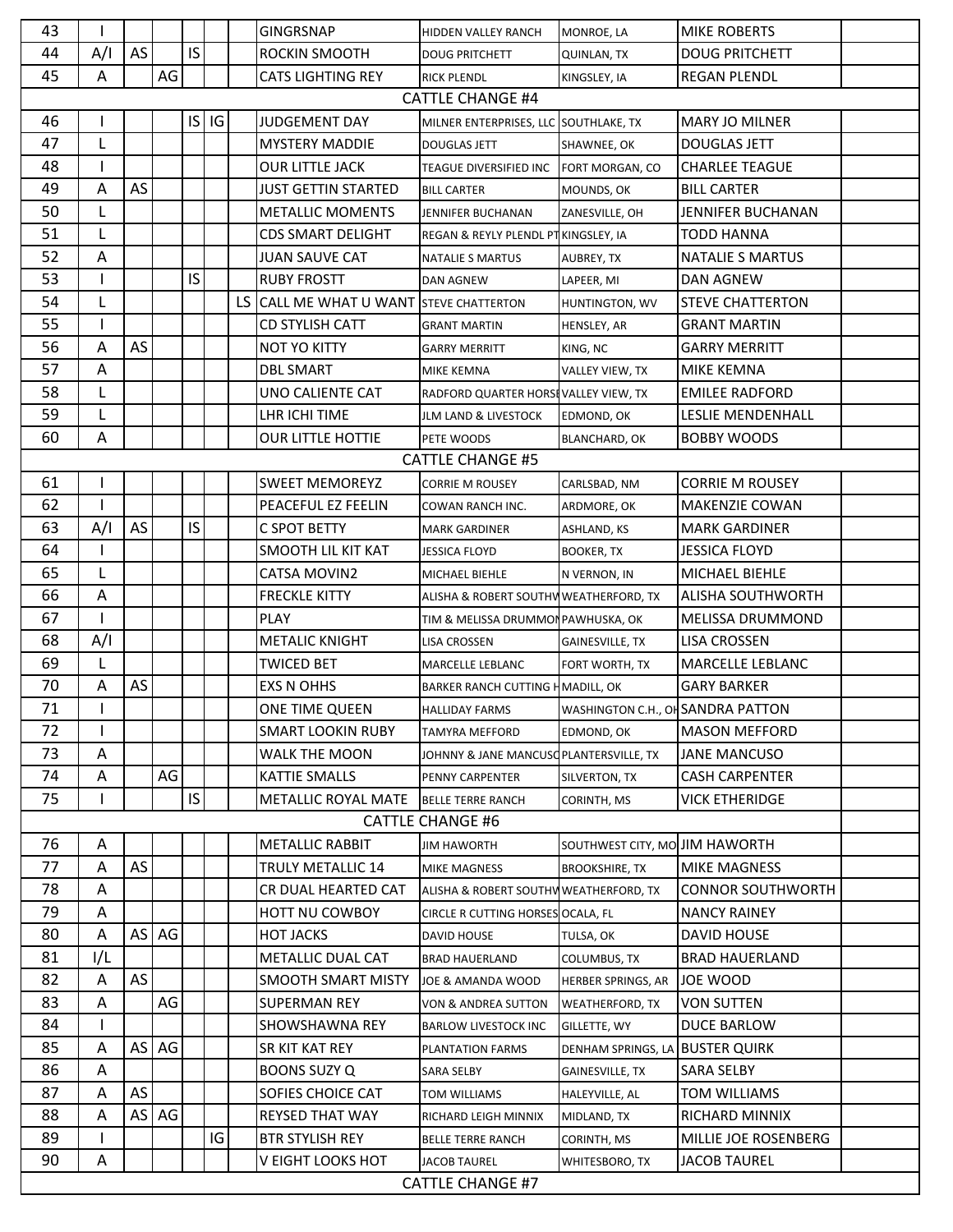| 91  |              |    |                    |     | IG        | <b>CAT ABOUT HOUSTON</b>                             | <b>AUSTRIA ARNOLD</b>                 | TERRELL, TX                      | <b>AUSTRIA ARNOLD</b>      |  |
|-----|--------------|----|--------------------|-----|-----------|------------------------------------------------------|---------------------------------------|----------------------------------|----------------------------|--|
| 92  | A/I          |    |                    |     |           | <b>SOUTHERN STYLES</b>                               | <b>MADELINE NIX</b>                   | <b>BLACKVILLE, SC</b>            | <b>MADELINE NIX</b>        |  |
| 93  | Α            |    |                    |     |           | <b>SUGER COATED</b>                                  | RONNIE & KATE ROBINSON ORLANDO, OK    |                                  | KATE ROBINSON              |  |
| 94  | A            | AS | AG                 |     |           | <b>SIMON SEZ</b>                                     | TOM & DEB HEROLD                      | WEST POINT, IA                   | <b>TOM HEROLD</b>          |  |
| 95  | I/L          |    |                    |     |           | <b>FANCY CUTTING</b>                                 | <b>STANFORD PERF HORSES</b>           | <b>VERHALEN, TX</b>              | <b>CHRIS STANFORD</b>      |  |
| 96  | A            |    |                    |     |           | <b>JUST LIKE HER</b>                                 | <b>BRADLEY ROGERS</b>                 | MADILL, OK                       | <b>HUNTER WILLIAMS</b>     |  |
| 97  | T            |    |                    | IS. |           | <b>SMOOTH SMART MISTY</b>                            | JOE & AMANDA WOOD                     | <b>HERBER SPRINGS, AR</b>        | <b>JOE WOOD</b>            |  |
| 98  | I/L          |    |                    |     |           | <b>REY LUIS</b>                                      | <b>STANFORD PERF HORSES</b>           | <b>VERHALEN, TX</b>              | <b>CHRIS STANFORD</b>      |  |
| 99  | A            |    |                    |     |           | <b>HERSHAY KISS</b>                                  | LORI B GALE -GALE FORCE (CONWAY, GA   |                                  | <b>ROBERT A GALE</b>       |  |
| 100 |              |    |                    |     |           | WHEELY SMOOTH                                        | <b>EZEQUIEL BUSTAMANTE</b>            | NEW YORK, NY                     | <b>EZEQUIEL BUSTAMANTE</b> |  |
| 101 |              |    |                    | IS  |           | <b>MASERATI CAT</b>                                  | <b>BECKY CALABRIA</b>                 | KAUFMAN, TX                      | <b>BECKY CALABRIA</b>      |  |
| 102 | $\mathbf{I}$ |    |                    |     |           | <b>METALLIC MONEY</b>                                | MICHELLE LEMASTER                     | LAS VEGAS, NV                    | MICHELLE LEMASTER          |  |
| 103 | Α            |    | $AS$ $AG$          |     |           | PLAYSOMETHINGSMOOT PLANTATION FARMS                  |                                       | DENHAM SPRINGS, LA BUSTER QUIRK  |                            |  |
| 104 |              |    |                    | IS. |           | <b>DOUBLE CAT FLASH</b>                              | TOM WATSON                            | <b>OVERLAND PARK, KS</b>         | <b>TOM WATSON</b>          |  |
| 105 | Α            |    | $AS$ $AG$          |     |           | <b>STORYTEALER</b>                                   | TOM & DEB HEROLD                      | <b>WEST POINT, IA</b>            | <b>TOM HEROLD</b>          |  |
|     |              |    |                    |     |           |                                                      | <b>CATTLE CHANGE #8</b>               |                                  |                            |  |
| 106 | Α            | AS |                    |     |           | <b>NU KAT</b>                                        | BARKER RANCH CH LLC                   | MADILL, OK                       | <b>GARY BARKER</b>         |  |
| 107 |              |    |                    |     |           | HOTTSHOT                                             | <b>CORY CULVER</b>                    | WEATHERFORD, TX                  | <b>CORY CULVER</b>         |  |
| 108 | A            |    | AS <sub>1</sub> AG |     |           | OH WHO KNEW                                          | PATRICK & LAURA COLLINSLINCOLN, IL    |                                  | <b>PATRICK COLLINS</b>     |  |
| 109 | Α            |    |                    |     |           | MAMAS STYLISH SOPHIE GERMAN E LUGO                   |                                       | GAINESVILLE, TX                  | <b>GERMAN E LUGO</b>       |  |
| 110 | A            | AS |                    |     |           | <b>KIT CAT KISSES</b>                                | JAMES & GAIL HOOPER                   | DECATUR, AL                      | <b>GAIL HOOPER</b>         |  |
| 111 | Α            |    |                    |     |           | WAY TO NAUGHTY                                       | HUNTER WILLIAMS                       | NOLAN, TX                        | <b>HUNTER WILLIAMS</b>     |  |
| 112 |              |    |                    |     |           | CR TUFF CATZ                                         | CIRCLE R CUTTING HORSES OCALA, FL     |                                  | <b>NANCY RAINEY</b>        |  |
| 113 | A            |    |                    |     |           | <b>REDHEAD FROM DENVER LINDY WELLS</b>               |                                       | MADISONVILLE, TX                 | <b>LINDY WELLS</b>         |  |
| 114 | A/I          |    |                    |     |           | <b>SMOOTH BINGO BANGO</b>                            | <b>STEPHANIE LYONS</b>                | MARVIN, NC                       | <b>STEPHANIE LYONS</b>     |  |
| 115 | ı            |    |                    |     | $IS$ $IG$ | WOODY BEE SMOOTH                                     | <b>CLAIRE DALE</b>                    | COLLINS, MS                      | <b>CLAIRE DALE</b>         |  |
| 116 |              |    |                    |     |           | <b>METALLICS PRECIOUS</b>                            | <b>GARRETT RIDDELS</b>                | SHERMAN, TX                      | <b>GARRETT RIDDELS</b>     |  |
| 117 | A            |    |                    |     |           | <b>MS SHUGA REY</b>                                  | HYDIE H MCALISTER                     | HEMPSTEAD, TX                    | <b>HYDIE H MCALISTER</b>   |  |
| 118 | A/I          |    |                    |     |           | <b>SHEZ SHAMESLESS</b>                               | <b>BARLOW LIVESTOCK INC</b>           | GILLETTE, WY                     | <b>DUCE BARLOW</b>         |  |
| 119 |              |    |                    |     |           | CY ROYALTY CHECKS                                    | MICHELLE LEMASTER                     | LAS VEGAS, NV                    | MICHELLE LEMASTER          |  |
| 120 | Α            |    | AS AG              |     |           | MIGHTY KD CAT                                        | PLANTATION FARMS                      | DENHAM SPRINGS, LA BUSTER QUIRK  |                            |  |
| 121 | Α            |    | AG                 |     |           | A CAT NAMED JOHNNY                                   | <b>AMY JONES</b>                      | <b>WEATHERFORD, TX</b>           | <b>AMY JONES</b>           |  |
|     |              |    |                    |     |           | SATURDAY JUNE 13TH, 2020 SPLIT GO ROUND (WO 122-185) |                                       |                                  |                            |  |
|     |              |    |                    |     |           |                                                      | <b>CATTLE CHANGE #9</b>               |                                  |                            |  |
| 122 |              |    |                    |     |           | ONE MOORE TRY                                        | <b>KRISTY SCRIBNER</b>                | GOODRICH, MI                     | <b>KRISTY SCRIBNER</b>     |  |
| 123 | Α            |    |                    |     |           | <b>SHES FIRE AND ICE</b>                             | <b>BRAD HAUERLAND</b>                 | <b>COLUMBUS, TX</b>              | <b>BRAD HAUERLAND</b>      |  |
| 124 | Α            |    |                    |     |           | <b>JUSTA LIL BROWNSUGARIMATTHEW A COLDIRON</b>       |                                       | JEFFERSONVILLE, OH               | <b>IMATTHEW A COLDIRON</b> |  |
| 125 |              |    |                    |     |           | SNEAKISH                                             | <b>SCOTT &amp; LAURA BROWN</b>        | MALVERN, AR                      | LAURA BROWN                |  |
| 126 |              |    |                    |     |           | ARISTOCRATICALY CAT                                  | <b>NELSON VIVAS</b>                   | WHITESBORO, TX                   | <b>NELSON VIVAS</b>        |  |
| 127 | Α            |    |                    |     |           | ONE TIME QUEEN                                       | <b>HALLIDAY FARMS</b>                 | WASHINGTON C.H., OHSANDRA PATTON |                            |  |
| 128 | Α            |    | AG                 |     |           | DAPPER CAT                                           | VON & ANDREA SUTTEN                   | <b>WEATHERFORD, TX</b>           | <b>VON SUTTEN</b>          |  |
| 129 |              |    |                    |     |           | PRINCESS PROBLEMS                                    | CROWN RANCH LP                        | WEATHERFORD, TX                  | <b>WILL BUSHAW</b>         |  |
| 130 | A            |    |                    |     |           | <b>SMART SUGAR KITTY</b>                             | <b>BUCK CREEK QH</b>                  | NEMO, TX                         | <b>SADYE SIMPSON</b>       |  |
| 131 |              |    |                    |     |           | CR TUFFYS BROTHER                                    | <b>ED THROOP</b>                      | SIKESTON, MO                     | <b>ED THROOP</b>           |  |
| 132 | A            | AS |                    |     |           | ROLLIN BAMACAT                                       | <b>DENNIS LEVERING</b>                | COTTONTOWN, TN                   | <b>DENNIS LEVERING</b>     |  |
| 133 | Α            |    |                    |     |           | <b>SPOT FANCY CAT</b>                                | <b>BLAKE HEID</b>                     | FORT WORTH, TX                   | <b>BLAKE HEID</b>          |  |
| 134 | A            |    |                    |     |           | SHOWSHAWNA REY                                       | <b>BARLOW LIVESTOCK INC</b>           | GILLETTE, WY                     | DUCE BARLOW                |  |
| 135 | A            |    | $AS$ $AG$          |     |           | <b>JUDGEMENT DAY</b>                                 | MILNER ENTERPRISES, LLC SOUTHLAKE, TX |                                  | <b>MARY JO MILNER</b>      |  |
| 136 | L            |    |                    |     |           | <b>COUNTIN BLESSINGS</b>                             | KIMBERLY BURTNER                      |                                  | KIMBERLY BURTNER           |  |
| 137 | Α            | AS |                    |     |           | <b>METALLIC ALLEY</b>                                | <b>DENNIS LEVERING</b>                | COTTONTOWN, TN                   | <b>DENNIS LEVERING</b>     |  |
|     |              |    |                    |     |           |                                                      | <b>CATTLE CHANGE #10</b>              |                                  |                            |  |
| 138 | A            |    |                    |     |           | <b>CATOLENA EXPRESS</b>                              | <b>CATHERINE WUNDER</b>               | STILWELL, KS                     | <b>CATHERINE WUNDER</b>    |  |
|     |              |    |                    |     |           |                                                      |                                       |                                  |                            |  |